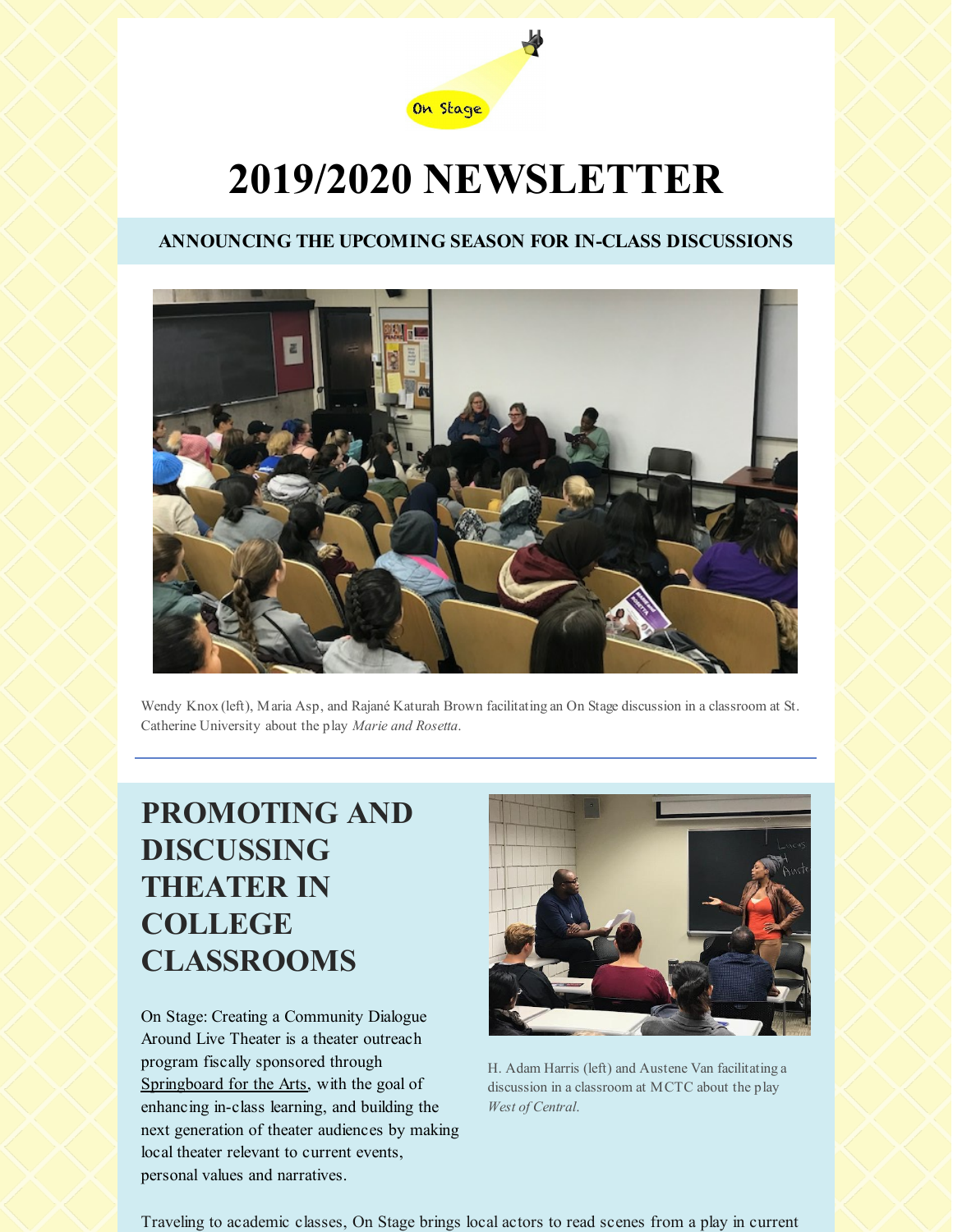local production to a variety of classes and disciplines. "The whole mission is to get a younger audience to see live theater and cultural events in the Twin Cities," says Lucas Erickson, On Stage Founder and Executive Director. "Our hope is to connect theaters and educators throughout the Twin Cities to make attending plays easier, relevant and more enjoyable for all."

**Since launching in the fall of 2016, over 3,000 college and high school students have participated in an On Stage in-class educational discussion, with over 1,000 (32%) subsequently paying to see the show that was discussed.**

In completing a masters (MPS) in Arts and Cultural Leadership at the University of Minnesota, Erickson analyzed theater audiences in his final project, *An Exploration of Methods and Challenges in Building Younger Theater Audiences.* Click the link below to read Erickson's capstone paper.

**U of M [Capstone](https://conservancy.umn.edu/handle/11299/196778) Paper**

# **ON STAGE PARTNERS WITH LOCAL THEATERS**

Over the past three years On Stage has partnered with eight theaters in the Twin Cities including **Mixed Blood Theatre** on *An Octoroon***, Park Square Theatre** on *A Raisin in the Sun* and *Marie and Rosetta,* **Jungle Theater** on *Anna in the Tropics***,** *Lady Day at Emerson's Bar and Grill* and *Actually,* **Minnesota Jewish Theater Company** on *We are the Levinson's, Collected Stories* and *Actually,* **Pillsbury House Theater** on *Pike St.* and *West of Central,* **Frank Theatre** on *Revolt. She said. Revolt again,* **Theater Latté Da** on *Hedwig and the Angry Inch,* and **Children's Theatre Company** on *The Lorax.*



Click on the links below to read the news articles written about our visits to Augsburgand Hamline when we discussed the play *Actually*.

**[Augsburg](https://files.constantcontact.com/1d536ee6701/b71937a8-68d6-4e08-bd87-0b639b21c82a.pdf) ECHO**

**Hamline [ORACLE](https://files.constantcontact.com/1d536ee6701/02dfac33-d92a-42f4-b3f3-f62c3f319f95.pdf)**

**"This was exactly the kind of discussion we needed to 'jump-start' our course. The students were greatly impressed, not only by the superb talent and expertise of these marvelous actors, but also with the sincerity and relevance of the accompanying discussion."**

Willie Johnson Professor Normandale College

**"The actors provoked me and the students to build on the work we have already done together, but to go deeper... When you all left, I put aside my lecture notes for the evening, and we spent an hour and a half building on the foundation you and the actors had built."**

Peter Rachleff Professor - University of Minnesota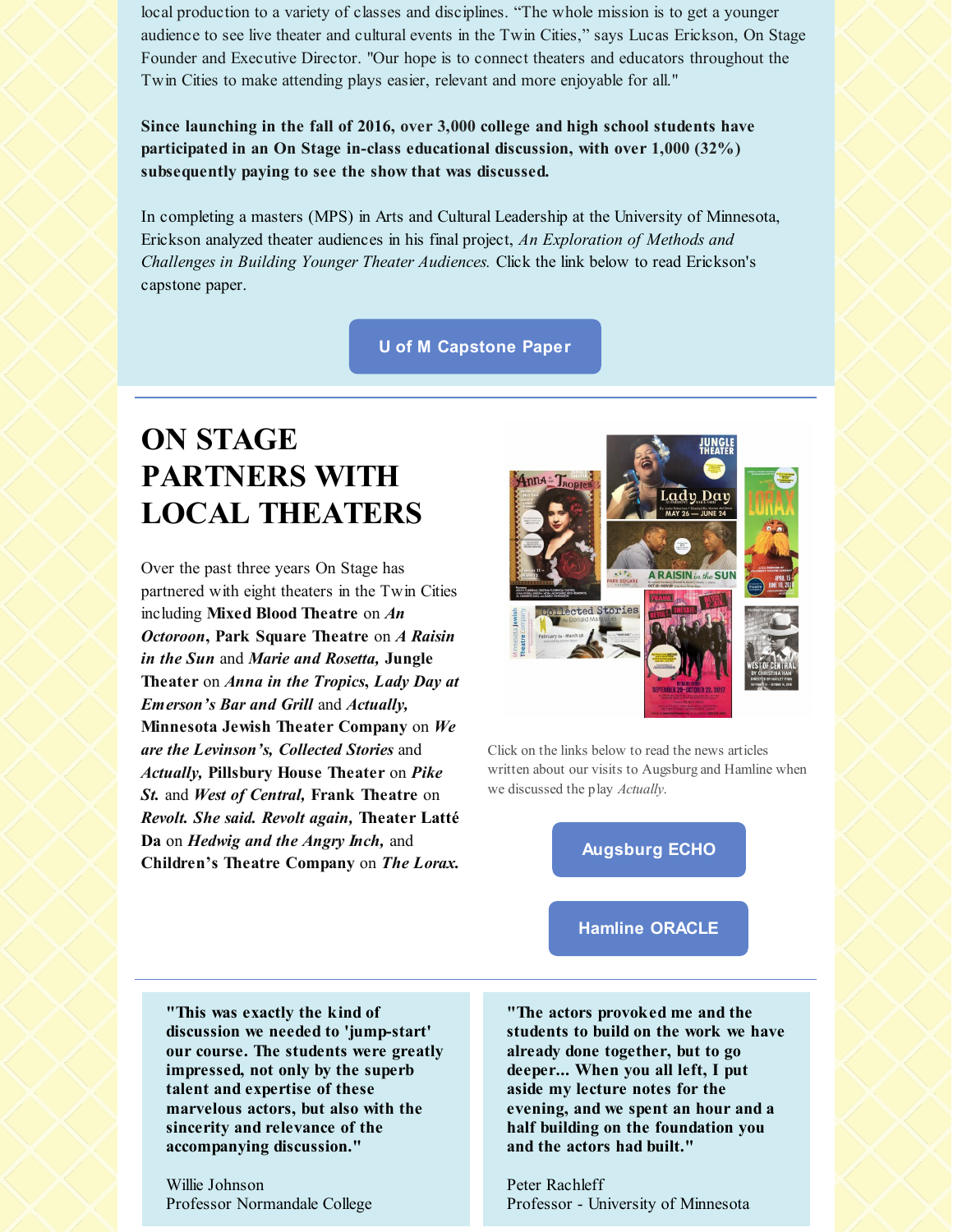## **SEARCHING FOR THE AUDIENCES OF THE FUTURE**

On Stage has visited the following universities and colleges: **University of Minnesota, University of St. Thomas, St. Catherine University, Metro State University, Augsburg University, Macalester College, Concordia University, Hamline University, Bethel University, Minneapolis Community & Technical College, Minneapolis College of Art and Design, Normandale Community College, and Hazelden Graduate School of Addiction Studies**



Jay Owen Eisenbergand Michelle O'Neill posing with Augsburg University students after facilitatinga discussion about the play *Hedwig and the Angry Inch.*

Academic departments where On Stage facilitated in-class discussions include: **Communications, Sociology, Theater, English - Creative Writing, English - Literature, History, Education, Psychology, Music, Family Social Sciences, Leadership, Linguistics, Law, Political Science, Environmental Science, Women and Gender Studies, African American Studies, and Addiction Studies.**

On Stage has also visited and facilitated discussions at the following high schools: **Washburn High School, South High School, Southwest High School, Perpich Center for Arts Education, and Harding High School.**

**"Thanks for exposing [my students] to new ways to view the world, others, and themselves. That's exactly what I hope for in my classes and it was a joy to see it happen today!"**

Margaret Berg Teacher - Southwest High School

**"The conversation worked beautifully with the discussions that we have been having in class and especially with the material that I have been presenting in my lectures."**

Diana Dean Professor - Metro State University



# **2019/2020 SEASON FOR CLASSROOM DISCUSSIONS**

## *[ESCAPED](http://franktheatre.org) ALONE*